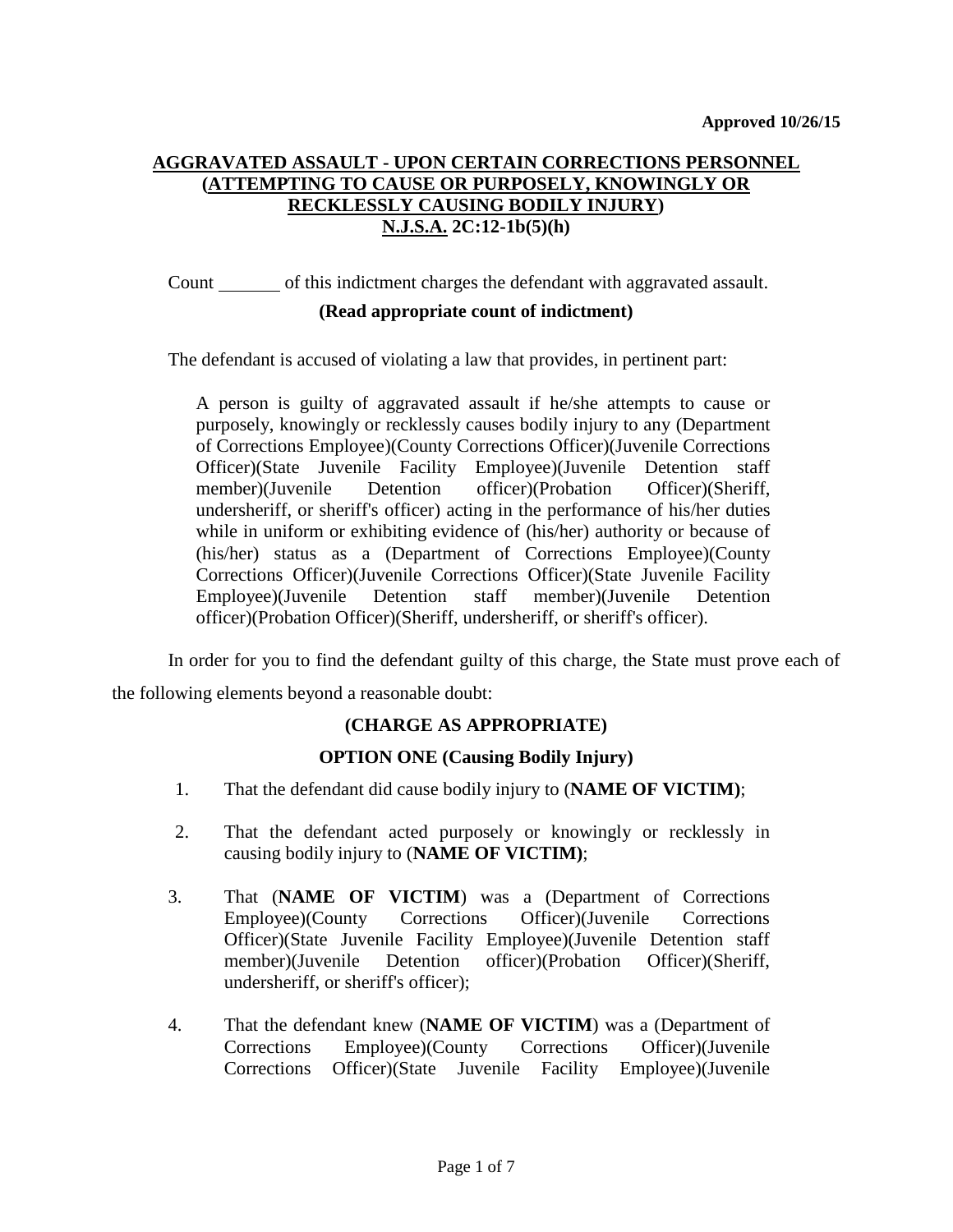Detention staff member)(Juvenile Detention officer)(Probation Officer)(Sheriff, undersheriff, or sheriff's officer);

5. That **(NAME OF VICTIM)** was a (Department of Corrections Employee)(County Corrections Officer)(Juvenile Corrections Officer)(State Juvenile Facility Employee)(Juvenile Detention staff member)(Juvenile Detention officer)(Probation Officer)(Sheriff, undersheriff, or sheriff's officer) acting in the performance of (his/her) duties or while in uniform or exhibiting evidence of (his/her) authority

**-or-**

That the defendant acted because the **(NAME OF VICTIM)** was a (Department of Corrections Employee)(County Corrections Officer)(Juvenile Corrections Officer)(State Juvenile Facility Employee)(Juvenile Detention staff member)(Juvenile Detention officer)(Probation Officer)(Sheriff, undersheriff, or sheriff's officer);

The first element that the State must prove beyond a reasonable doubt is the defendant caused bodily injury to another.

Bodily injury is defined as physical pain, illness or any impairment of the physical condition. $<sup>1</sup>$ </sup>

The second element that the State must prove beyond a reasonable doubt is the defendant acted purposely or knowingly or recklessly in causing bodily injury to (**NAME OF VICTIM)**.

A person acts purposely with respect to causing bodily injury to another if it is a person's conscious object to cause bodily injury to another. A person acts purposely with respect to attendant circumstances if a person is aware of the existence of such circumstances or a person believes or hopes that they exist. One can be deemed to be acting purposely if one acts with design, with a purpose, with a particular object, if one really means to do what he/she does.

A person acts knowingly with respect to causing bodily injury if a person is aware that his/her conduct is of that nature, or that such circumstances exist or a person is aware of a high probability of their existence. A person acts knowingly with respect to a result of his/her conduct if a person is aware that it is practically certain that his/her conduct will cause bodily injury. One is said to act knowingly if one acts with knowledge, if one acts consciously, if he/she comprehends his/her acts.

 $\overline{1}$  $N.J.S.A. 2C:11-1(a).$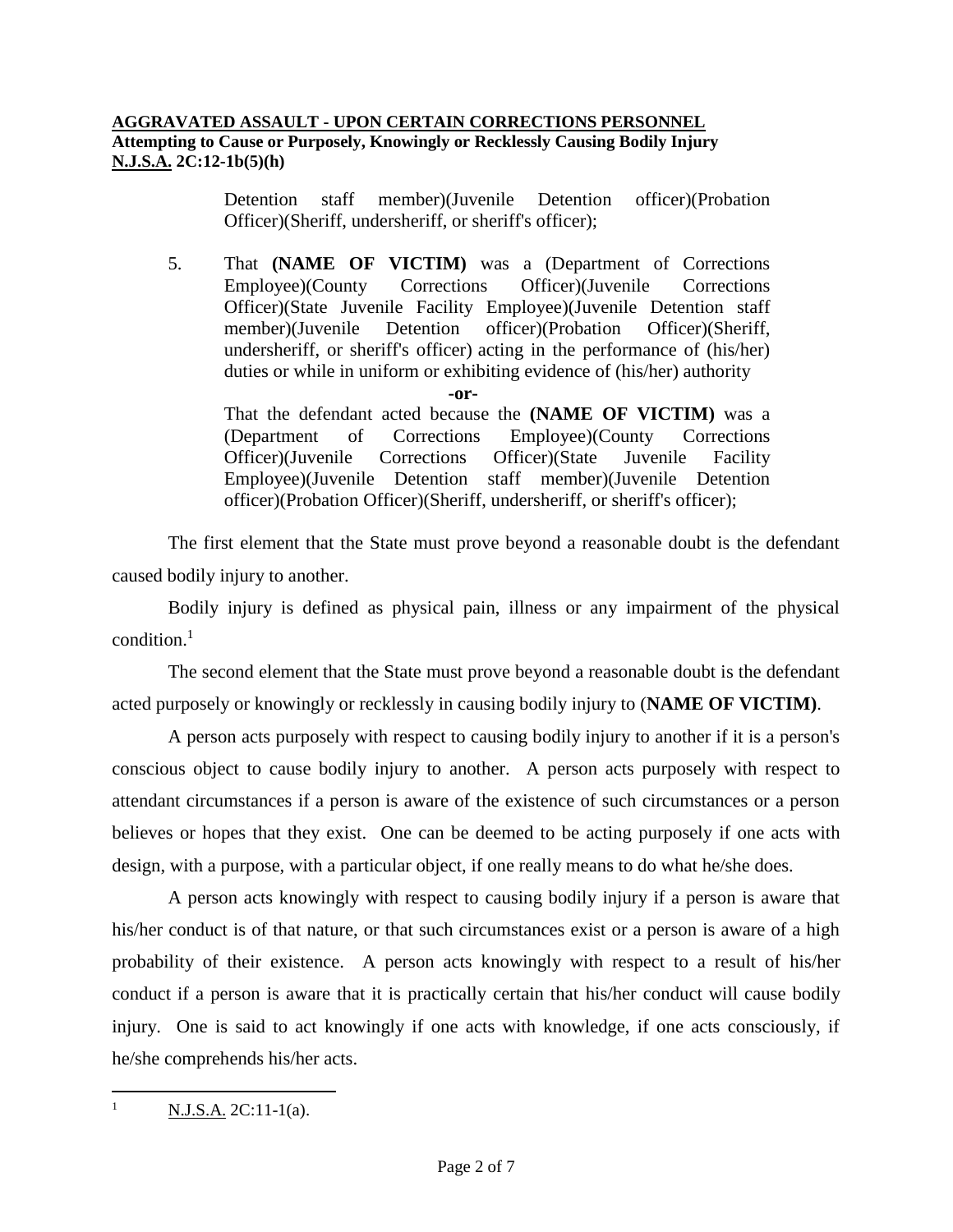A person acts recklessly with respect to causing bodily injury when a person consciously disregards a substantial and unjustifiable risk that the material element exists or will result from his/her conduct. The risk must be of such a nature and degree that, considering the nature and purpose of the actor's conduct and the circumstances known to the actor its disregard involves a gross deviation from the standard of conduct that a reasonable person would observe in the actor's situation. One is said to act recklessly if one acts with recklessness, with scorn for the consequences, heedlessly, foolhardily.

The nature of the purpose or knowledge or recklessness with which the defendant acted toward the victim of the assault is a question of fact for you the jury to decide. Purpose and knowledge and recklessness are conditions of the mind which cannot be seen and can only be determined by inferences from conduct, words or acts. It is not necessary for the State to produce a witness or witnesses who could testify that the defendant stated, for example, that his/her purpose was to cause bodily injury. It is within your power to find that proof of purpose or knowledge or recklessness has been furnished beyond a reasonable doubt by inferences which may arise from the nature of the acts and the surrounding circumstances.<sup>2</sup>

The third element that the State must prove beyond a reasonable doubt is that (**NAME OF VICTIM)** was a (Department of Corrections Employee)(County Corrections Officer)(Juvenile Corrections Officer)(State Juvenile Facility Employee)(Juvenile Detention staff member)(Juvenile Detention officer)(Probation Officer)(Sheriff, undersheriff, or sheriff's officer).

The fourth element that the State must prove beyond a reasonable doubt is that the defendant knew that the (**NAME OF VICTIM**) was a (Department of Corrections Employee)(County Corrections Officer)(Juvenile Corrections Officer)(State Juvenile Facility Employee)(Juvenile Detention staff member)(Juvenile Detention officer)(Probation Officer)(Sheriff, undersheriff, or sheriff's officer).

A person acts knowingly with respect to causing bodily injury if a person is aware that

 $\overline{a}$ 

<sup>2</sup> If causation is an issue, the jury should be instructed on causation. See N.J.S.A. 2C:2-3a(1) et. seq.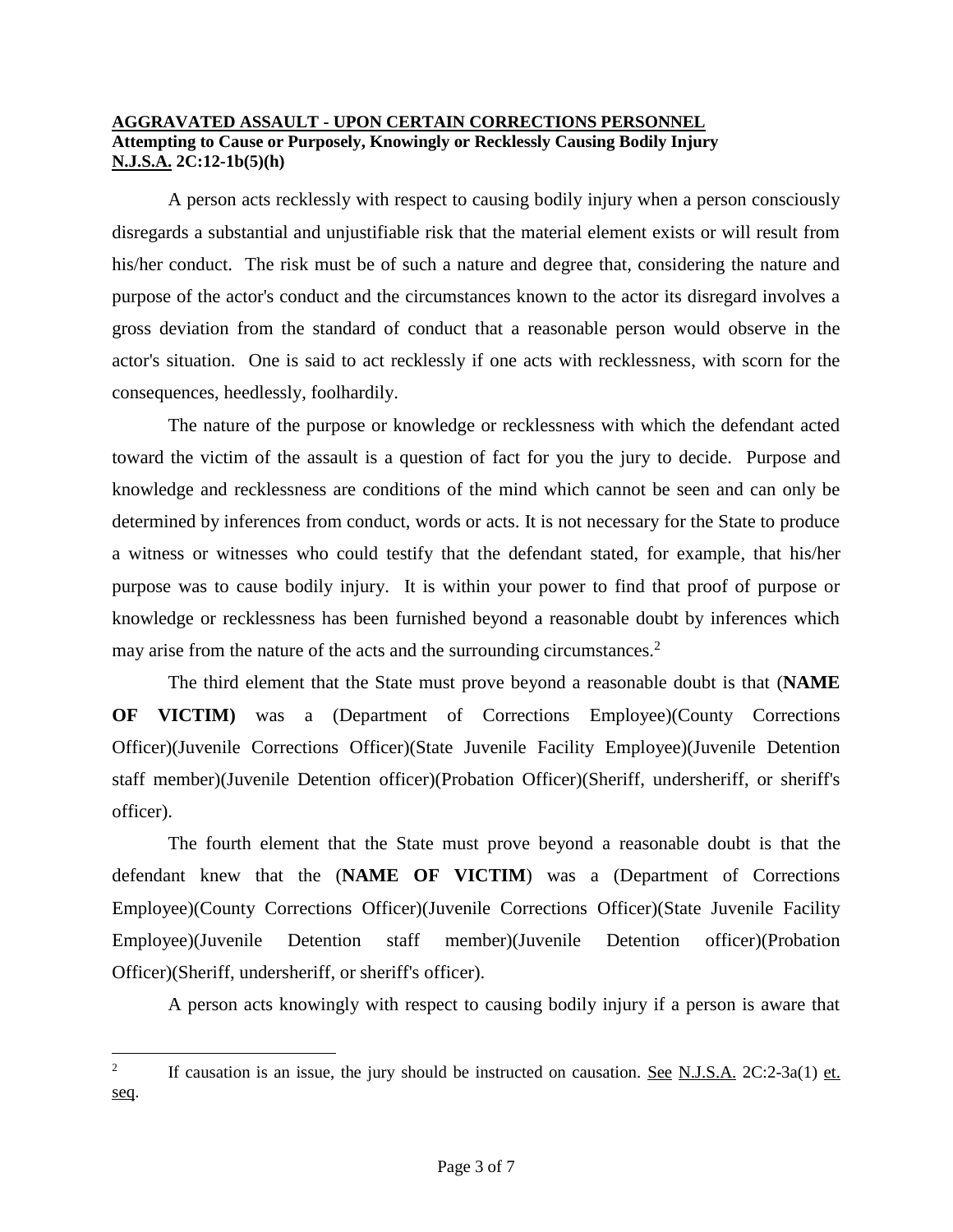his/her conduct is of that nature, or that such circumstances exist or a person is aware of a high probability of their existence. A person acts knowingly with respect to a result of his/her conduct if a person is aware that it is practically certain that his/her conduct will cause bodily injury. One is said to act knowingly if one acts with knowledge, if one acts consciously, if he comprehends his/her acts.

The fifth element that the State must prove beyond a reasonable doubt is that

### **(CHOOSE APPROPRIATE)**

**(NAME OF VICTIM)** was a (Department of Corrections Employee)(County Corrections Officer)(Juvenile Corrections Officer)(State Juvenile Facility Employee)(Juvenile Detention staff member)(Juvenile Detention officer)(Probation Officer)(Sheriff, undersheriff, or sheriff's officer) acting in the performance of (his/her) duties or while in uniform or exhibiting evidence of (his/her) authority.

### **-OR-**

The defendant acted because the **(NAME OF VICTIM)** was a (Department of Corrections Employee)(County Corrections Officer)(Juvenile Corrections Officer)(State Juvenile Facility Employee)(Juvenile Detention staff member)(Juvenile Detention officer)(Probation Officer)(Sheriff, undersheriff, or sheriff's officer);

# **(RESUME MAIN CHARGE-CHARGE IN ALL CASES)**

If you find that the State has proved each element of the offense beyond a reasonable doubt, then you must find the defendant guilty. If, however, you find that the State has failed to prove any element of the offense beyond a reasonable doubt, then you must find the defendant not guilty.

# **OPTION TWO (ATTEMPT TO CAUSE BODILY INJURY):**

- 1. That the defendant attempted to cause bodily injury to **NAME OF VICTIM**;
- 2. That the defendant acted purposely;
- 3. That (**NAME OF VICTIM**) was a (Department of Corrections Employee)(County Corrections Officer)(Juvenile Corrections Officer)(State Juvenile Facility Employee)(Juvenile Detention staff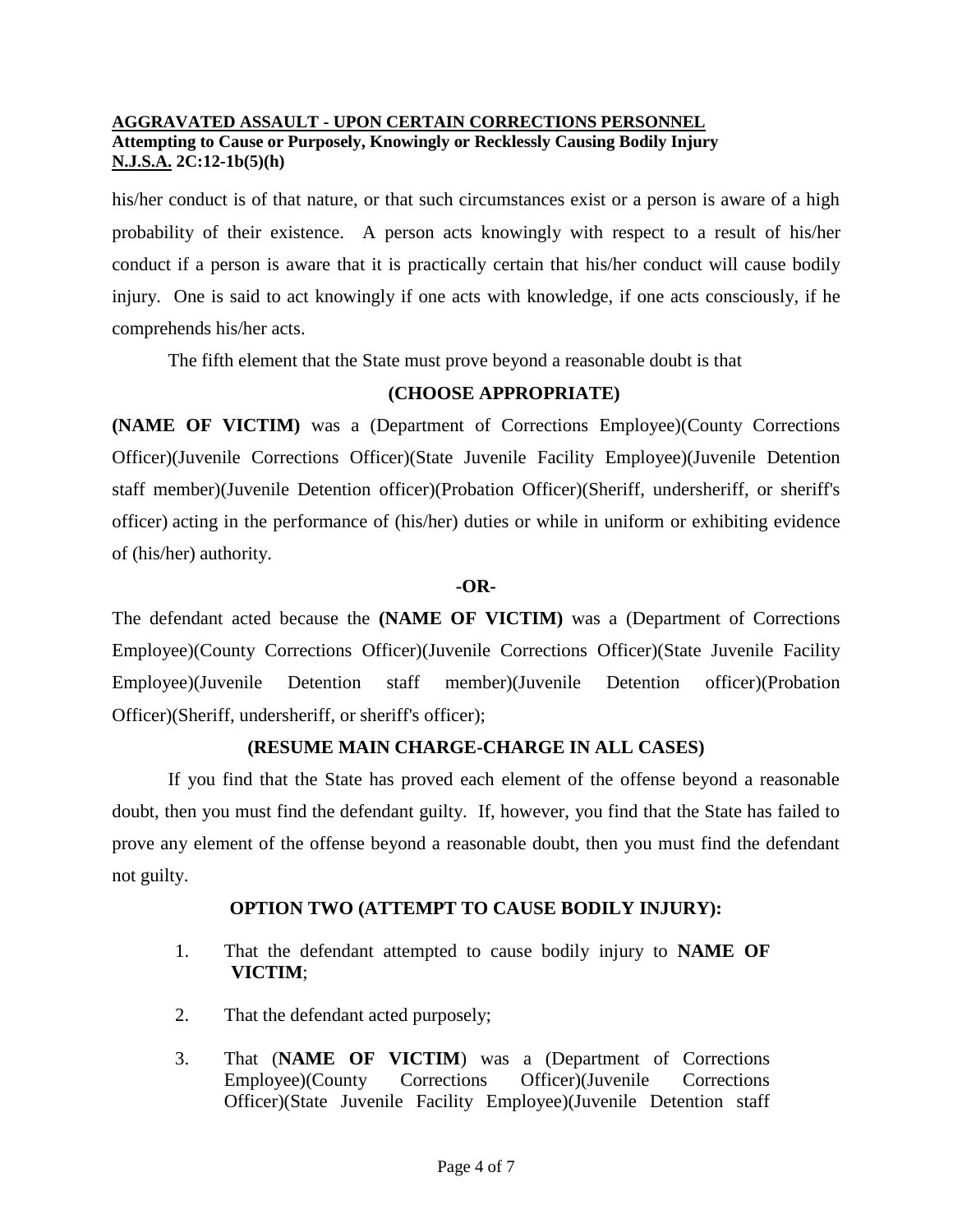member)(Juvenile Detention officer)(Probation Officer)(Sheriff, undersheriff, or sheriff's officer);

- 4. That the defendant knew (**NAME OF VICTIM**) was a (Department of Corrections Employee)(County Corrections Officer)(Juvenile Corrections Officer)(State Juvenile Facility Employee)(Juvenile Detention staff member)(Juvenile Detention officer)(Probation Officer)(Sheriff, undersheriff, or sheriff's officer);
- 5. That **(NAME OF VICTIM)** was a (Department of Corrections Employee)(County Corrections Officer)(Juvenile Corrections Officer)(State Juvenile Facility Employee)(Juvenile Detention staff member)(Juvenile Detention officer)(Probation Officer)(Sheriff, undersheriff, or sheriff's officer) acting in the performance of (his/her) duties or while in uniform or exhibiting evidence of (his/her) authority

**-or-**

That the defendant acted because the **(NAME OF VICTIM)** was a (Department of Corrections Employee)(County Corrections Officer)(Juvenile Corrections Officer)(State Juvenile Facility Employee)(Juvenile Detention staff member)(Juvenile Detention officer)(Probation Officer)(Sheriff, undersheriff, or sheriff's officer);

The first element that the State must prove beyond a reasonable doubt is the defendant attempted to cause bodily injury to another.

Bodily injury is defined as physical pain, illness or any impairment of the physical condition.

The second element the state must prove beyond a reasonable doubt is the defendant purposely attempted to cause bodily injury to **NAME OF VICTIM**.

A person acts purposely with respect to causing bodily injury if it is a person's conscious object to cause bodily injury. A person acts purposely with respect to attendant circumstances if a person is aware of the existence of such circumstances or a person believes or hopes that they exist. One can be deemed to be acting purposely if one acts with design, with a purpose, with a particular object, if one really means to do what he/she does.

The law provides that a person attempts to commit the crime of assault, in this context, if, acting purposefully, he/she:

# **(Select appropriate section)**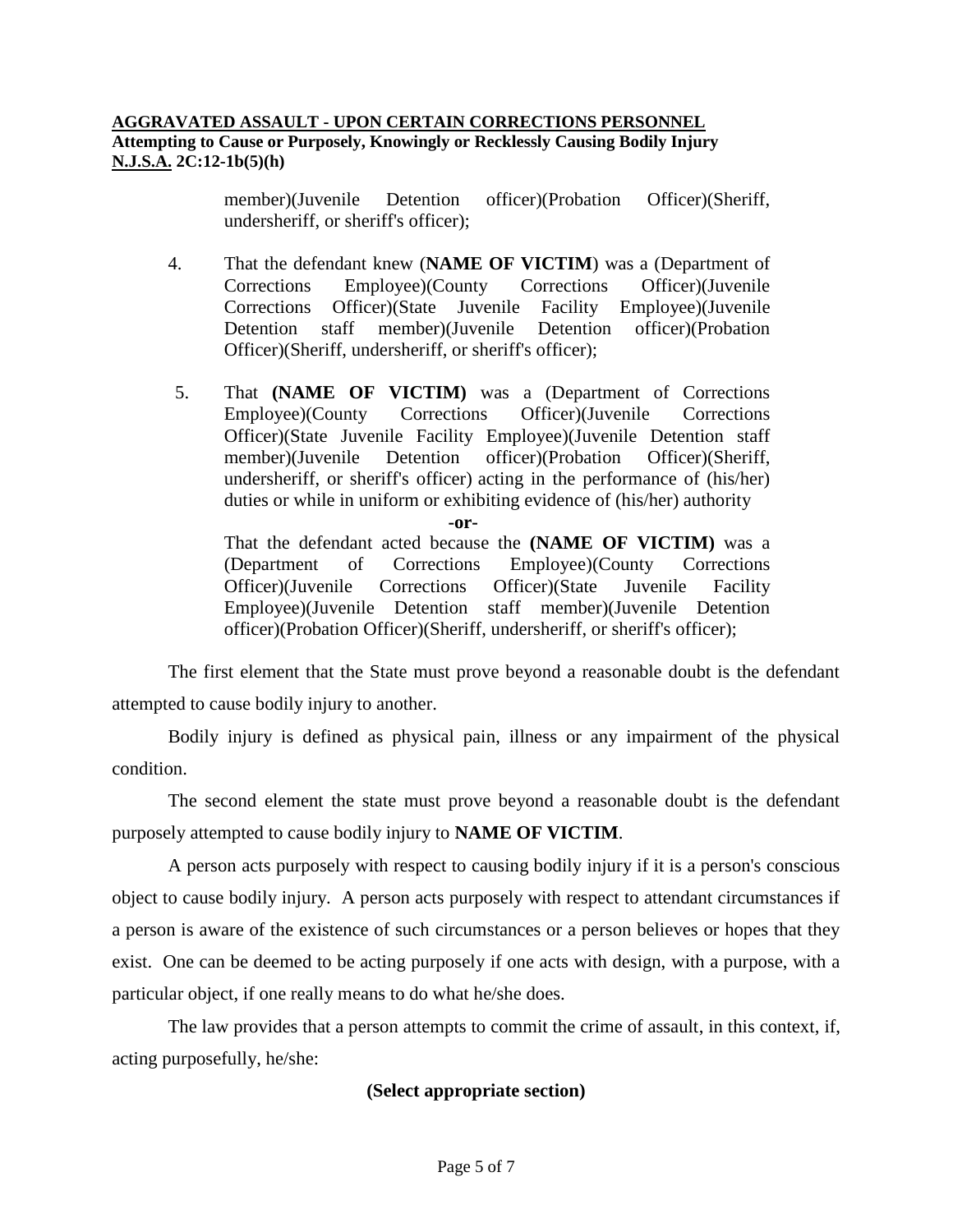1. Engaged in conduct that would constitute the offense if the attendant circumstances were as a reasonable person would believe them to be;

#### **(or)**

2. Did (or omitted to do) anything with the purpose of causing bodily injury to another without further conduct on his/her part. This means that the defendant(s) did something designed to cause bodily injury without having to take any further action.

### **(or)**

3. Did (or omitted to do) anything that, under the circumstances as a reasonable person would believe them to be, was an act (or omission) constituting a substantial step in a course of conduct planned to culminate in his commission of the crime.

The step taken must be one that is strongly corroborative of the defendant's criminal purpose. The accused must be shown to have had a firmness of criminal purpose in light of the step(s) he/she had already taken. These preparatory steps must be substantial and not just very remote preparatory acts.<sup>3</sup>

The third element that the State must prove beyond a reasonable doubt is that (**NAME OF VICTIM**) was a (Department of Corrections Employee)(County Corrections Officer)(Juvenile Corrections Officer)(State Juvenile Facility Employee)(Juvenile Detention staff member)(Juvenile Detention officer)(Probation Officer)(Sheriff, undersheriff, or sheriff's officer).

The fourth element that the State must prove beyond a reasonable doubt is that the defendant knew that the (**NAME OF VICTIM**) was a (Department of Corrections Employee)(County Corrections Officer)(Juvenile Corrections Officer)(State Juvenile Facility Employee)(Juvenile Detention staff member)(Juvenile Detention officer)(Probation Officer)(Sheriff, undersheriff, or sheriff's officer).

A person acts knowingly with respect to causing bodily injury if a person is aware that his/her conduct is of that nature, or that such circumstances exist or a person is aware of a high

 $\overline{a}$ 

<sup>3</sup> If renunciation of criminal purpose is alleged, see N.J.S.A. 2C:5-1(d), that portion of the Model Jury Charge on Attempt regarding renunciation should also be charged.